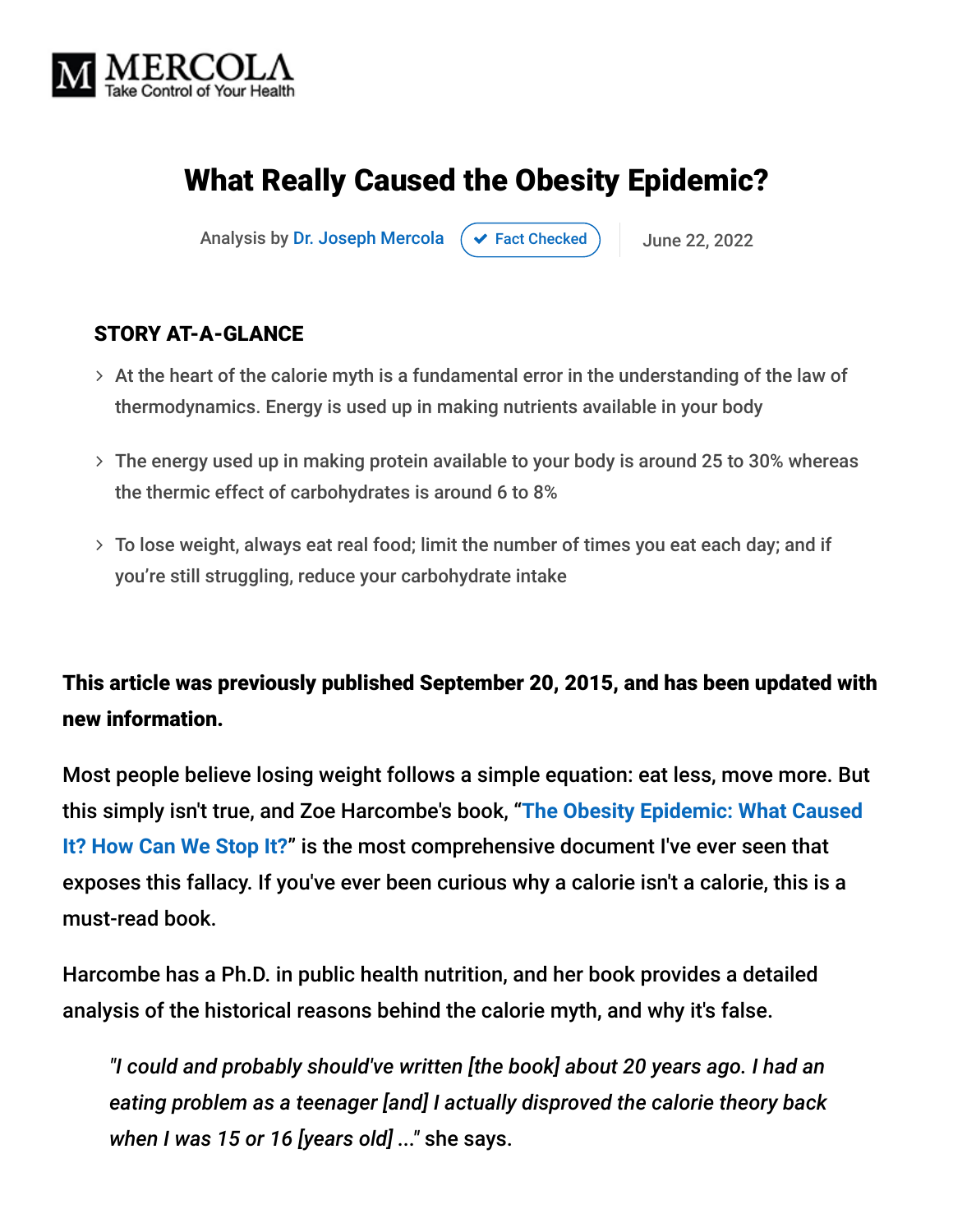*"I found a book that said if you create a deficit of 1,000 calories a day, either by eating less and/or doing more, then you will lose 1 pound for every 3,500 calorie deficit you create. So, that should be 2 pounds a week.*

*I started this when I was only about 120 pounds ... [At the end of the year] I had lost 20 to 30 pounds. I was quite unhealthy, to be honest, but I hadn't lost the absolute, classic 104 pounds the formula said I should've lost in fat alone, let alone water and lean tissue.*

*So, I should've known then that this is a heap of nonsense. But it took me another 20 or so years to really work it out."*

# The Role of Thermodynamics in Understanding Obesity

Approximately 39% of the developed world is overweight, $^\text{\tiny{1}}$  yet most people seek to be slim. In the U.S., 73.6% of adults<sup>2</sup> are now either overweight or obese. Worldwide, the U.S. is No. 12 in the top obese countries, at 36.2% of adults falling in the obese category.<sup>3</sup> So what's going on?

Harcombe is a mathematician, gaining entry to study math at Cambridge University on a scholarship. Interestingly, this is where British computer scientist pioneer and mathematician Alan Turing studied math. While there, she switched to economics, but her interest in numbers didn't change.

*"It was a logic problem to me, this obesity paradox. We don't want to be overweight and yet we are. Clearly, what we are telling people, in terms of eat less, do more, if it were as simple as that we wouldn't have a problem, let alone an epidemic,"* she says.

At the heart of it is a fundamental error in the understanding of the law of thermodynamics. Most people fail to appreciate that there are many intricate biochemical dynamics that occur that are unaccounted for when you just count calories in and calories out.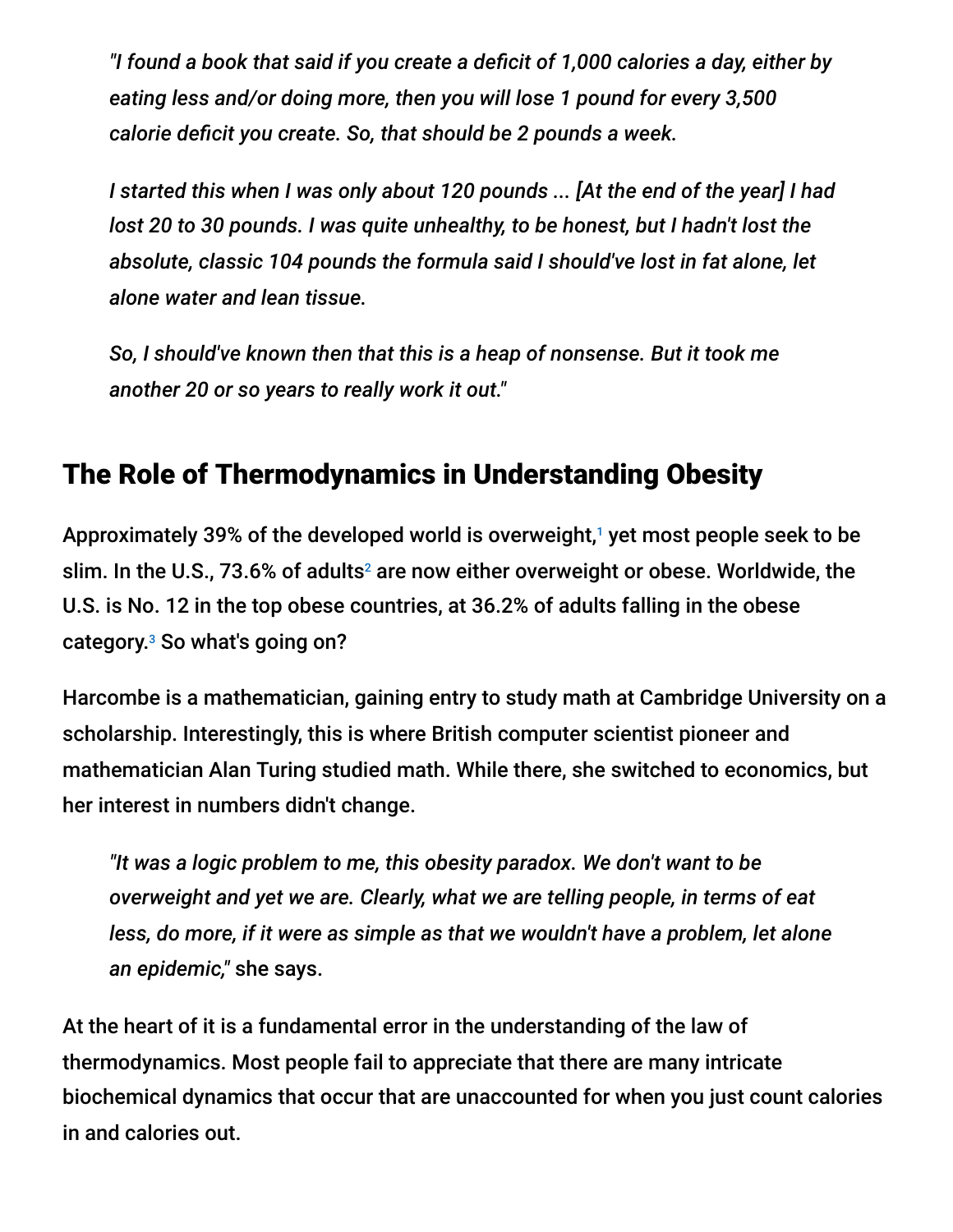Thermodynamics refers to heat and movement: thermo = heat, dynamics = movement. It's about the movement of energy. As explained by Harcombe, the first law of thermodynamics says that:

*"In a closed system, in a thermal equilibrium, energy will neither be created nor destroyed. It shall be conserved.*

*Now, immediately you say the human body is not a closed system. We're not in thermal equilibrium although we're continuously trying to get there. So, then you have to bring in the second law, and people working in the field of nutrition never bring in this second law,"* Harcombe says.

*"The second law is often called the law of common sense. It says: 'Energy will be lost and energy will be used up in creating available energy.'*

*That's where it gets really interesting in the field of nutrition. Of course, we sweat, we lose liquids, and we lose fluid substances. We go to the toilet and [lose] all the rest of it. But far more than that, it's the energy used up in making available energy."*

#### Thermic Effects of Nutrients Vary

For example, the thermic effect of protein, i.e., the energy used up in making protein available to your body, is somewhere around 25 to 30%, whereas the thermic effect of carbohydrates is around 6 to 8%.

So, as noted by Harcombe, there's a massive, competitive advantage at the outset. But even then, it's not about the calories  $-$  it's about energy, and the energy in the human body says nothing about weight.

The calorie theory claims there are 3,500 calories to one pound of body fat. Yet no one in public health seems to know where that calculation came from. Nor can they prove it's true. Harcombe has a **[blog](http://www.zoeharcombe.com/2014/06/the-calorie-theory-prove-it-or-lose-it/)** in which she has challenged those in public health to prove the calorie theory is true or stop using it.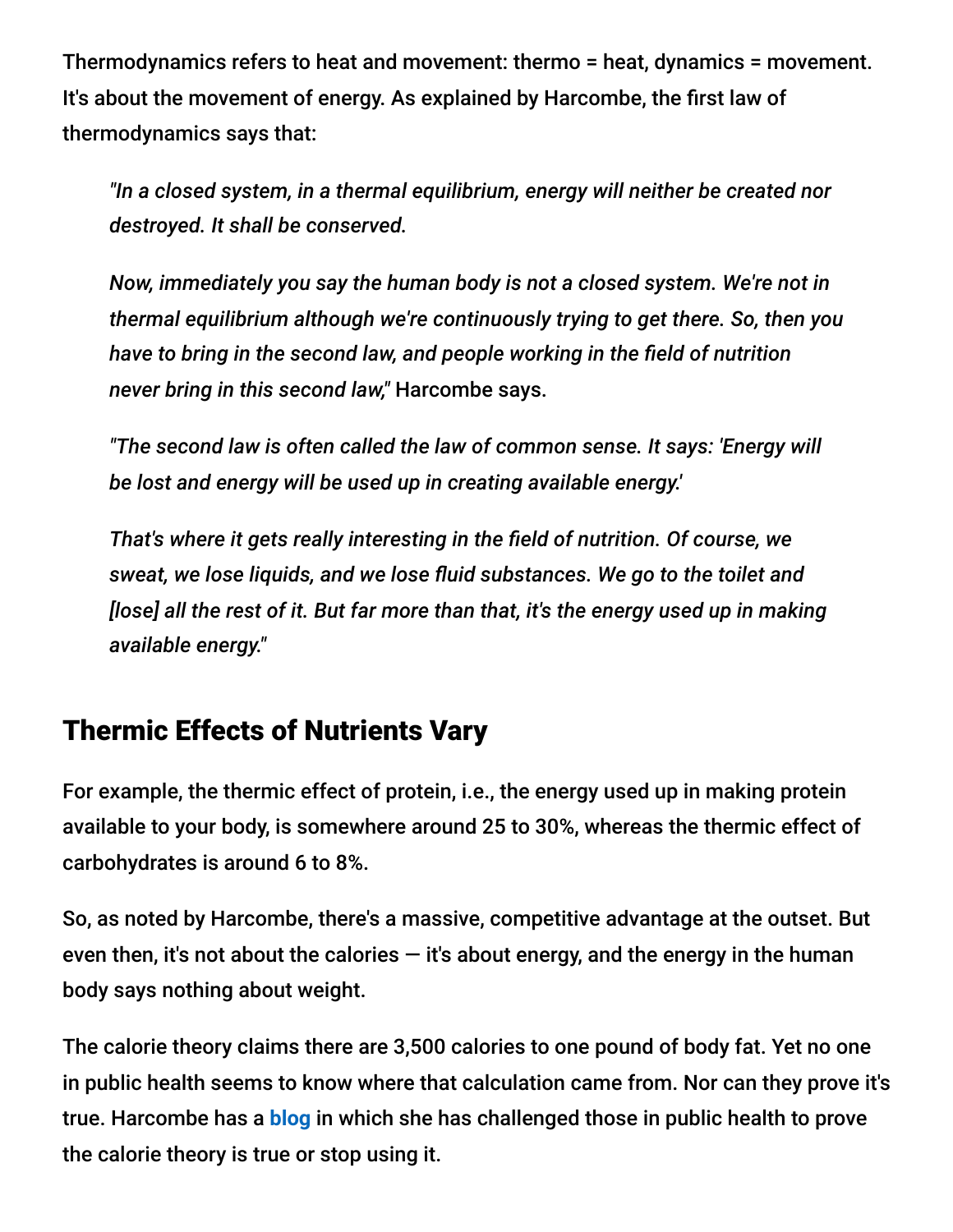As noted by Dr. Malcolm Kendrick, author of "**Doctoring Data: How to Sort Out Medical Advice From Medical Nonsense**[," much of the medical advice we take as gospel is](https://www.amazon.com/Doctoring-Data-medical-advice-nonsense/dp/1907797467/ref=asc_df_1907797467/?tag=hyprod-20&linkCode=df0&hvadid=312031138203&hvpos=&hvnetw=g&hvrand=5418055028804459855&hvpone=&hvptwo=&hvqmt=&hvdev=c&hvdvcmdl=&hvlocint=&hvlocphy=9016213&hvtargid=pla-569091299973&psc=1) simply made up. There's no support and no science for it, and the calorie theory appears to fall into this category.

While there's science to show the number of calories in a pound of fat, it's a major flaw in logic to say that all you have to do to lose that pound of fat is to create an equal caloric deficit.

# Starvation Study Disproved Calorie Theory in the 1940s

Another variable of the equation is your body's innate resistance to weight loss. Dr. Ancel Keys actually disproved the calorie theory in the mid-1940s.

*"America had just joined the war with the bombing of Pearl Harbor ... and he was looking at Europe saying, 'These guys in Europe, they're introducing rationing.' In fact, they'd been rationing since 1941.*

*When does rationing become starvation and what happens when humans don't get the calories, protein, fats, vitamins, and minerals they need for sustained period of time?"*

Dr. Keys decided to do an experiment to investigate the impact of starvation on human beings, and ended up getting 36 conscientious objectors to volunteer. First he monitored them to determine what it took to maintain their weight, and then he placed them on a 24-week calorie-restricted diet of about 1,600 calories. They also had to walk for about 45 minutes a day.

*"Many dietitians today would say, 'That's not enough in terms of eat less, do more. You need to eat even less and do even more.' But within about 10 weeks, these guys gave up their studies on the campus at Minnesota.*

*They stopped courting women despite the fact they're the only blokes still around in America. They lost interest in anything and everything other than*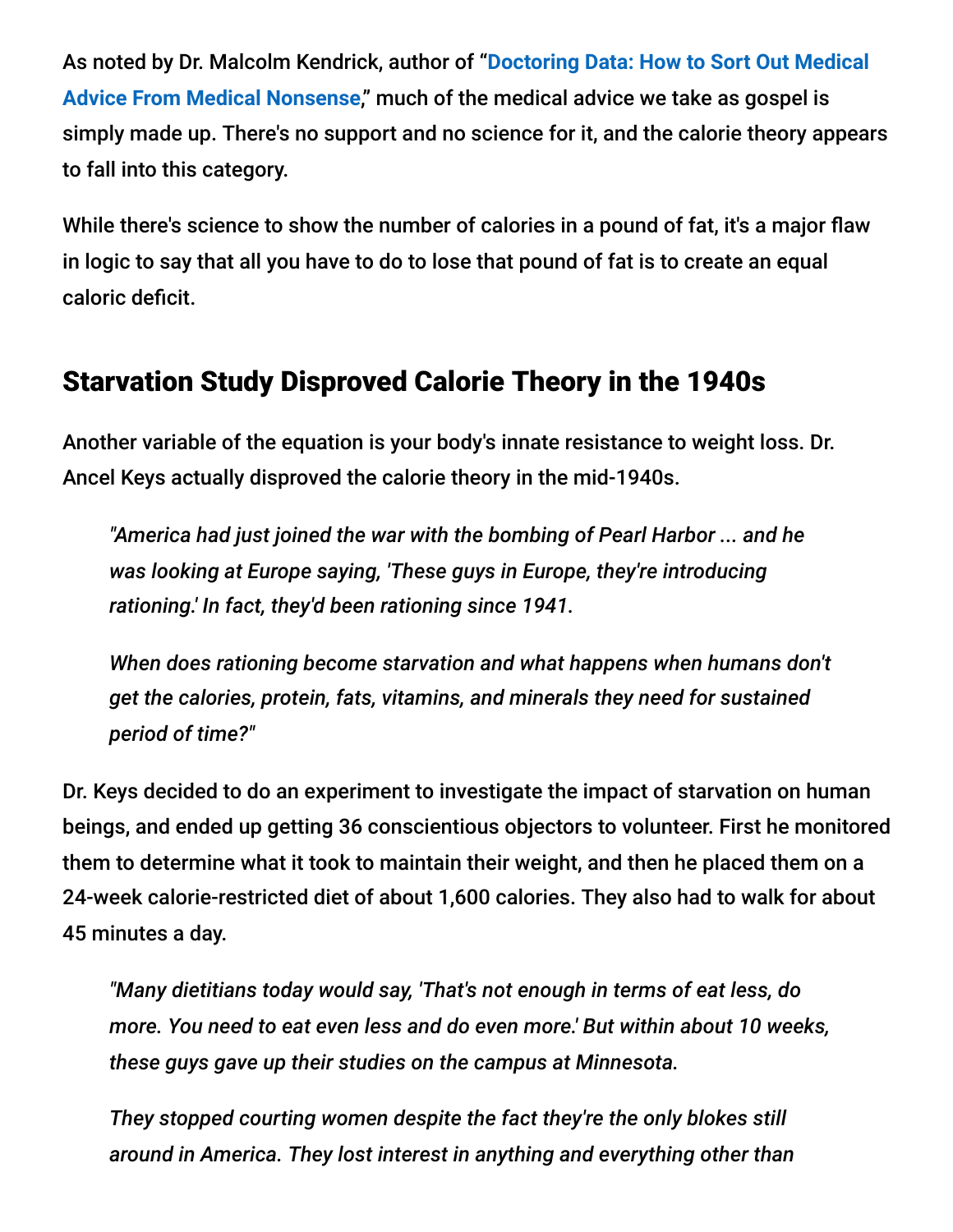*food, where the next meal was coming from, and recipes. They became obsessed [with food]. If ever we needed an insight into eating disorders, this experiment provided it. And they didn't lose anywhere near the weight that would've been predicted by that formula.*

*Keys had to keep moving the calorie intake down ... And at about 24 weeks, even when he was taking them down below 1,000 calories a day, these normalsized men were not losing any more weight. He just couldn't elicit any more weight loss.*

*When he stopped the experiment and looked at what had happened with refeeding, they all overreacted. They regained all the weight within a few weeks, and — here's the interesting bit — plus about 10% more."*

# Calorie-Controlled Diets and Weight Loss

Francis Benedict did the first calorie-controlled experiment in 1917. All of the 12 men who lost weight on his calorie-controlled diet gained the weight back within a few weeks, plus a few pounds more. Keys obtained the same results in his 1945 study, followed by researchers Albert Stunkard and Mavis McLaren-Hume who, in 1959, concluded the same. "People just don't keep weight off when it's been achieved through calorie deficit," Harcombe says.

Marion Franz's 2007 paper<sup>4</sup> looked at 80 studies of 26,000 people, again finding that when people lose weight as a result of calorie restriction, they gain it all back and the trajectory was heading above the starting weight. According to Harcombe, a 2015 study published in the American Journal of Public Health showed the same pattern with 280,000 people. "How much more evidence do we need that eating less and doing more just doesn't work?," Harcombe asks.

One of the reasons for why calorie counting doesn't work has to do with the complexity of the human body. When on a starvation-type diet, your body will tend to shut down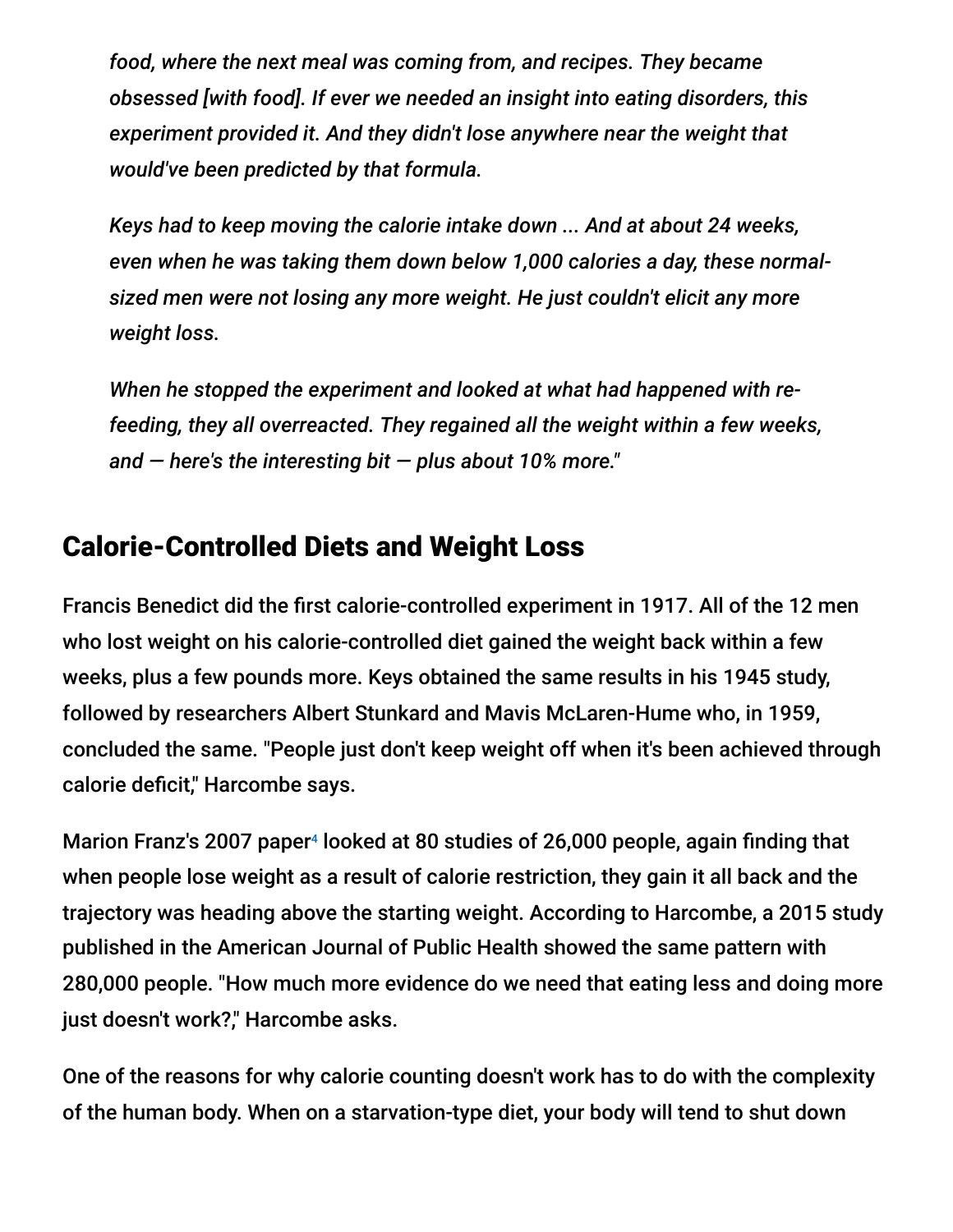various processes in order to survive. For example, by reducing thyroid function, your body will not burn as many calories. In short, it alters the thermodynamics of your body.

### Your Body Tends to Self-Regulate Based on Available Energy

A British study called the EarlyBird Diabetes Study fitted children with sophisticated pedometers, and then compared the level of activity between children who went to posh schools that provided lots of physical activities and sports, ordinary schools with minor physical education classes, and deprived schools that did not provide any scheduled physical activity.

Interestingly, the children engaged in about the same level of activity no matter where they went to school, because while those who engaged in sports came home tired and remained inactive outside of school, the less privileged children would spend time outdoors, playing football or bicycling around. In the end, they all used up about the same amount of energy.

*"If you're trying to do more and you go to the gym, your body's just going to make sure you don't feel like doing the ironing in the evening, walking the dog, or doing some gardening. Your body will adjust at that top level. If you force it, if you have this incredible willpower, resist the urge to eat more and really try and force yourself to carry on doing even more [physical exercise], your body can still adjust, particularly women.*

*One of the first things to go is the reproductive system. The body shuts down periods. Reproduction just says, 'That's completely unessential.' So, how many calories or energy did that [system] need to sustain it? People know that if they've had a serious weight loss and really gone quite underweight, you get extremely cold because the body just shuts off the heating system.*

*Fine hair grows over the arms and legs of anorexics. It's sort of fine down, like animal fur, which is the body's way of saying, 'I'm going to protect you even though you've turned off the heating system.' You can shut down thyroid to an*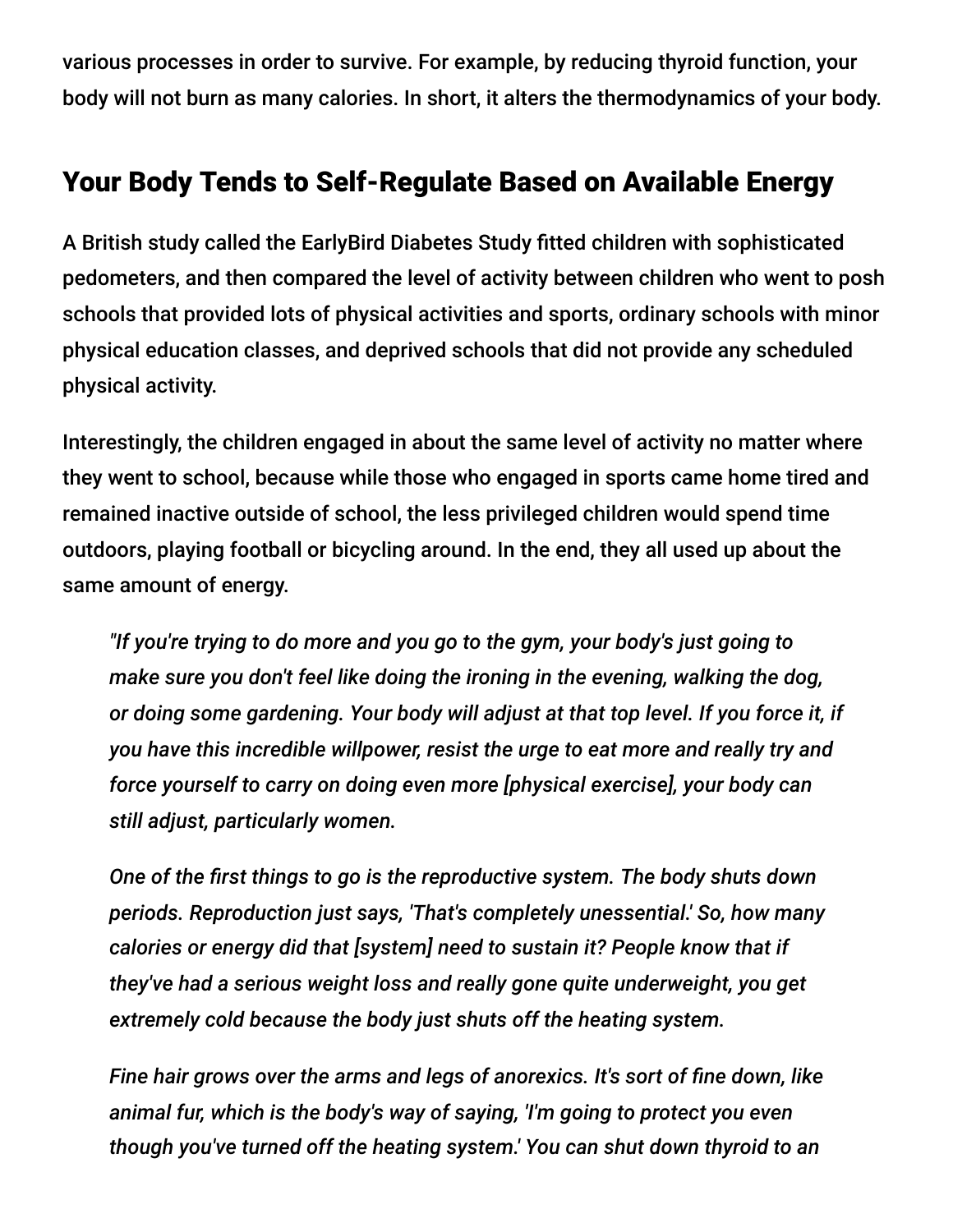*extent. The body just goes down into basic protect mode. It doesn't just give up body fat. In fact, the last thing the body seems to want to do is to give up body fat.*

*That is why I end up saying to people, 'You must work with your body and not against it if you want to be slim and healthy long term' ... If you are relying upon calories ... and you think, as the formula tells you, that 50 fewer calories a day [will make you] five pounds lighter at the end of the year, you are dreaming in color.*

*It just doesn't add up at any level. Stop counting calories; it's not doing you any favors ... It's about eating better. It's not about eating less."*

# Retrain Your Body to Burn Fat for Fuel

I believe the timing of your food (i.e., intermittent fasting) is another important factor in helping to optimize your weight. Our ancient ancestors did not have access to food 24/7, so our genetics are optimized to having food at variable intervals, not every few hours. When you eat every few hours for months, years, or decades, never missing a meal, your body forgets how to burn fat as a fuel.

It becomes very inefficient at it. So, even though you've got 10, 30, 50 or 100 pounds of fat on your body, you can't burn it off. As explained by Harcombe, one of the basic, fundamental principles is that  $-$  with few exceptions  $-$  you cannot burn body fat if you have other fuel available.

*"In the vast majority of the circumstances, if you've got carbohydrate available, either readily available — because you've just eaten carbohydrates — in the blood stream, or readily available in glycogen, of which we can store about 1,500 calories' worth; as long as you've got that, your body has absolutely no need to break down body fat whatsoever,"* she says, adding:

*"I mapped out a scenario in a presentation that I did recently, looking at somebody who's consumed predominantly carbohydrate calories and*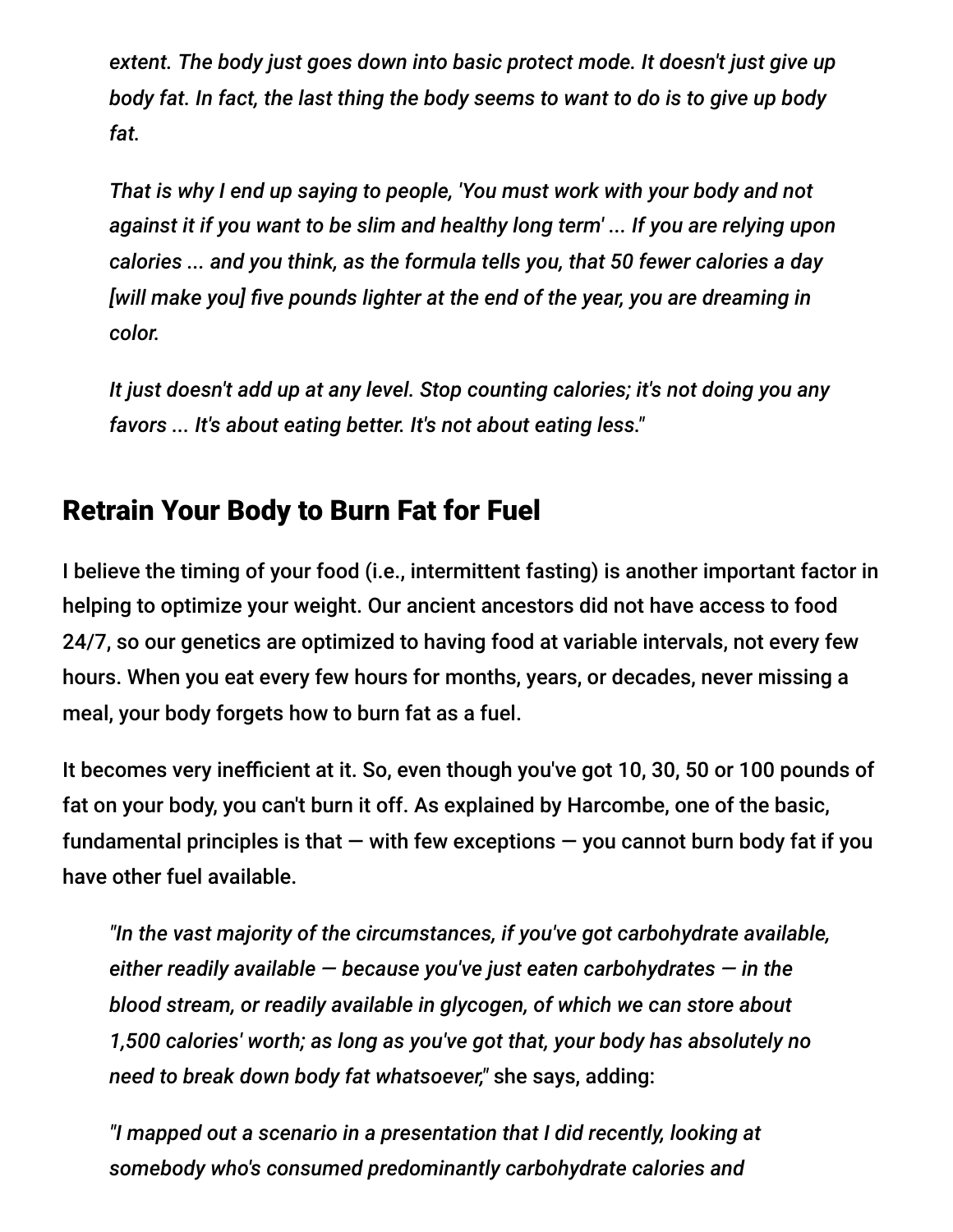*somebody who's consumed predominantly fat, protein, meat, fish, eggs, dairy products, nuts and seeds (what we call good calories). Your body can use the good calories, because the fat and protein are also used for basal metabolic needs, cell repair, fighting infection, and building bone density."*

The problem is people are being told to have half or more (typically 55 to 60%) of their diet in the form of carbohydrates. Harcombe notes the Harris Benedict equation tells us that even an active person only needs about 25% of their diet in the form of something that can be turned into energy, and that's either carbohydrates or fats. I suspect that higher levels may be helpful for some, though, in initial phases of losing weight.

But either way, as long as you're getting enough healthy fat, you don't need carbohydrates to cover your energy needs. In fact, in order to use up the energy provided by a 55% carb diet you'd have to be a triathlete or someone who exercises vigorously for hours every day.

The other key is the type of fat you are consuming. It is best to have as low an intake of omega-6 fat that is loaded with linoleic acid (LA). The 10- to 20-times increase in LA intake over the past 150 years is believed to be a primary reason for the obesity epidemic contributing to an increase in diabetes, cancer, heart disease and dementia. The increase in LA can't be helped by increasing omega-3 fats. Lowering LA levels to as low as possible is the key to lowering the risk of obesity.

#### Low-Fat, High-Carb Recommendations Have Been All Wrong

The recommendation to reduce fat and eat more carbs is without a doubt a major contributor to the obesity epidemic. Fortunately, there are now signs of a shift, at least in the U.S. In February 2015 the Dietary Guidelines Advisory Committee (DGAC) submitted its 2015 Scientific Report<sup>5</sup> to the U.S. Department of Agriculture and Health and Human Services, which serves as the foundation for the development of U.S. dietary guidelines.

The DGAC not only suggests eliminating warnings about dietary cholesterol, it also reverses nearly four decades of nutrition policy by concluding that dietary fats have no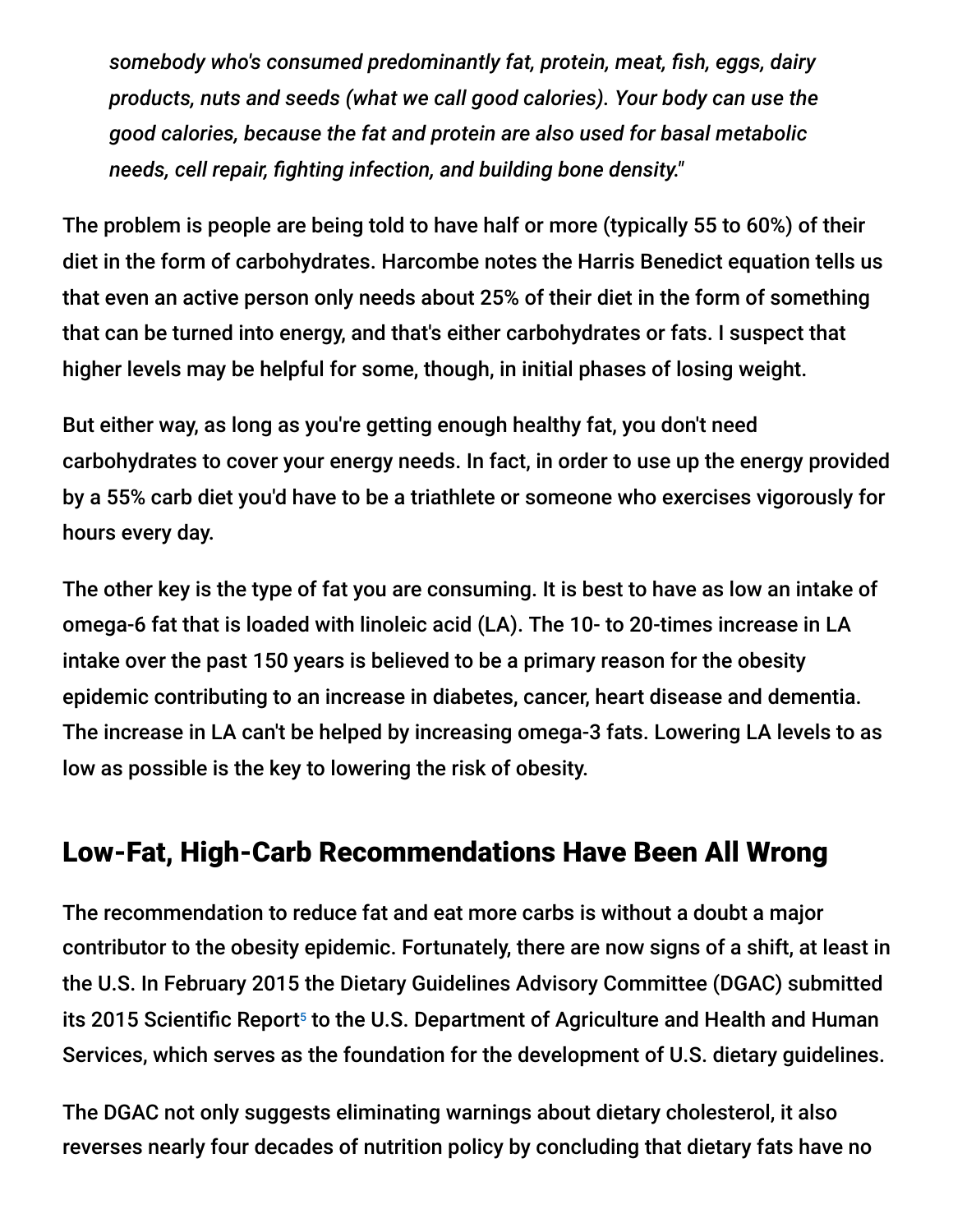impact on cardiovascular disease risk.

*"Dietary cholesterol, that little phrase is no longer a nutrient of concern,"* Harcombe says. *"Why it was ever a nutrient of concern, I don't know. Even Ancel Keys said, 'Cholesterol in food has no impact on cholesterol in the blood.' We've known that all along. Even the guy behind all of this never worried about dietary cholesterol. But then, the total fat is quite an interesting one because if you look at the draft guidelines, it's conspicuously absent.*

*Total fat just isn't mentioned, and I don't think they're going to come out and say, 'Guys, we've got it wrong. We're really sorry. We've made two-thirds of you fat and sick. It's our fault.' I don't think they will ever be able to do that because I think there would be lawsuits, and I think there should be lawsuits for the damage that has been done to people."*

One of the reasons why saturated fats have been vilified for so long is because they're confused with trans fat, which is an artifact of industrialization. Trans fat does in fact increase your risk of premature death from virtually all chronic diseases — heart disease, cancer, diabetes, and Alzheimer's.

Trans fat has been around for about 125 years or so. But while saturated fat has been associated with those health problems (courtesy of being confused with trans fat), it is not the cause of those diseases.

It's commonly known that association does not prove causation. And they never separated those two out, which is why saturated fat became so vilified. Most newer studies suggest that saturated fat is beneficial, while trans fat is what creates problems.

*"People don't know their macronutrients ... Every food that contains fat, contains all three fats: saturated, monounsaturated, and polyunsaturated. There are no exceptions. So, we have public health officials running around saying. 'Avoid saturated fat and eat more unsaturated fat,' as if that's actually possible*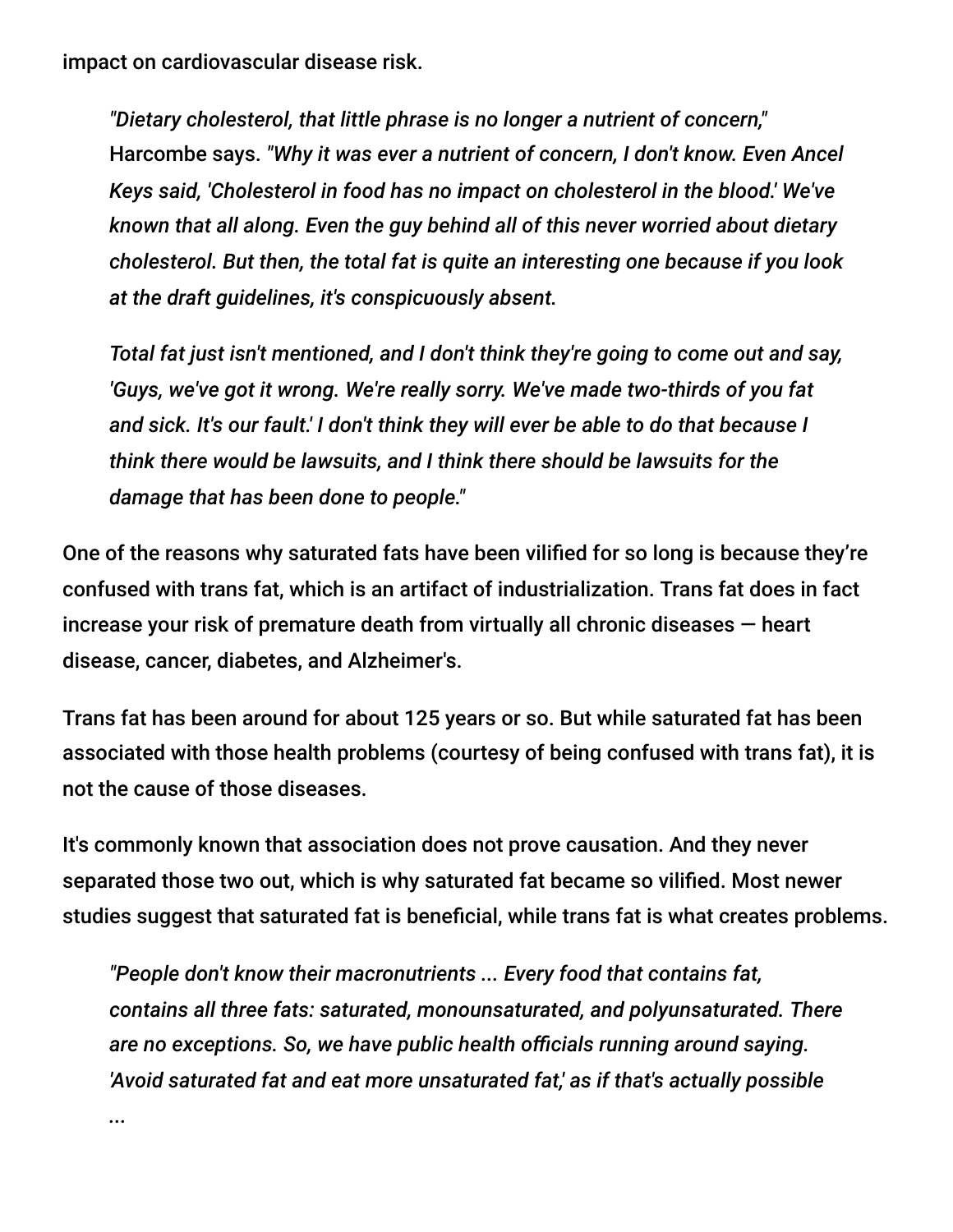*Take a typical steak. Nothing is more demonized than red meat. Sirloin steak is 71% water ... 21% protein ... about 7% left is fat, and 2% is saturated fat. So, there is more unsaturated fat than saturated fat in red meat ... Same in fish, more unsaturated, and same in nuts and seeds. There's only one food group that has more saturated than unsaturated fat, and that's dairy products ..."*

#### Weight Loss Strategies That Work

So what advice does Harcombe have for those of you struggling with weight issues? Her No. 1 recommendation is to EAT REAL FOOD, meaning food in the most natural form you can find. Ideally, whole organic produce, and pasture-raised when it comes to meats and animal products like dairy and eggs.

It is of utmost important to eliminate most any source of significant omega-6 fat. This would, of course, mean not only avoiding all seed oils, but most seeds and nuts which are also high in omega-6 fat. Additionally, it is key to understand that most all restaurant food is cooked in seed oils which are also used in their sauces and salad dressings.

*"Some of the best quality foods on the planet are also the cheapest,"* she notes. *"Liver and onions, for example. If anyone can find me a more nutritious single food than liver, I'd love to hear about it. Because at the moment, liver is my winner, and it has been for some time.*

*Sardines are among the most nutritious of the oily fish, and they can be very, very affordable. Tinned [sardines] is absolutely fine because you get the bones and the skin as well, and that is great for the bone nutrients, calcium, vitamin D and so on. So, the first point is: Always eat real food.*

*The second principle [is to] cut back on the number of times you're eating [each day]. I would say those two principles alone would get most people, most of the way there. If you're then still struggling, that's when I'd say manage your carbohydrate intake.*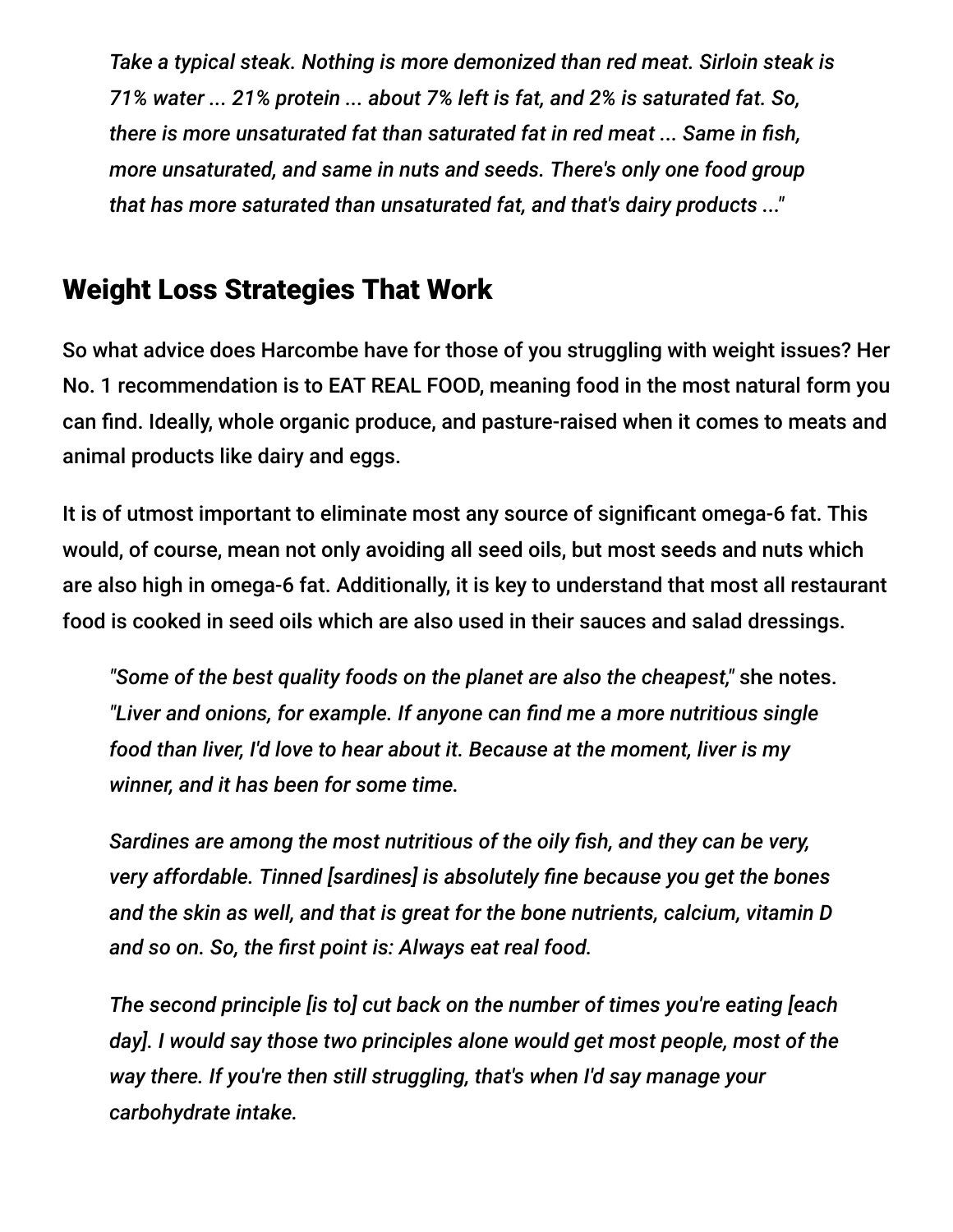*So, even what we think of as good carbohydrates, even dairy is too high in carbohydrate for some particularly carb-sensitive, insulin-resistant people. You know, if you've tipped over into type 2 diabetes already or morbid obesity, chances are you really are going to have to manage your carb intake to quite a tight level. And that's it."*

To that, I would add avoid sitting by engaging in nonexercise movement throughout the day, and get regular exercise. Exercise will not produce significant weight loss without addressing your diet, but when done in combination it can be significantly beneficial.

#### Conflicts of Interest Hamper Truthful Nutrition Guidance

One thing standing in the way of proper nutrition guidance from the government is conflicts of interest. As Harcombe explains:

*"The UK has something that it calls the Responsibility Deal. We call it the Irresponsibility Deal. It's actually the stated intent of the government to work with the fake food industry, to try to do something about obesity.*

*There's a professor in the UK who said, "You may as well put Dracula in charge of the blood bank." It really is as crazy as that. I have a little chart [showing] these conflicts of interest. Those are the organizations behind public health dietary advice."*

We don't really have a government of the people anymore. We have the government for the corporations now, and small groups of special interests are benefitting quite dramatically at the expense of the vast majority of the public.

*"It was interesting to see Michelle Obama when Barack Obama came into power, and she wanted to do something about obesity. The early message was very much about eating the right things and moving away from all this junk. That changed so quickly. It was almost like she got a phone call from someone saying, 'Hey, remember who funded your husband getting into the campaign.'*